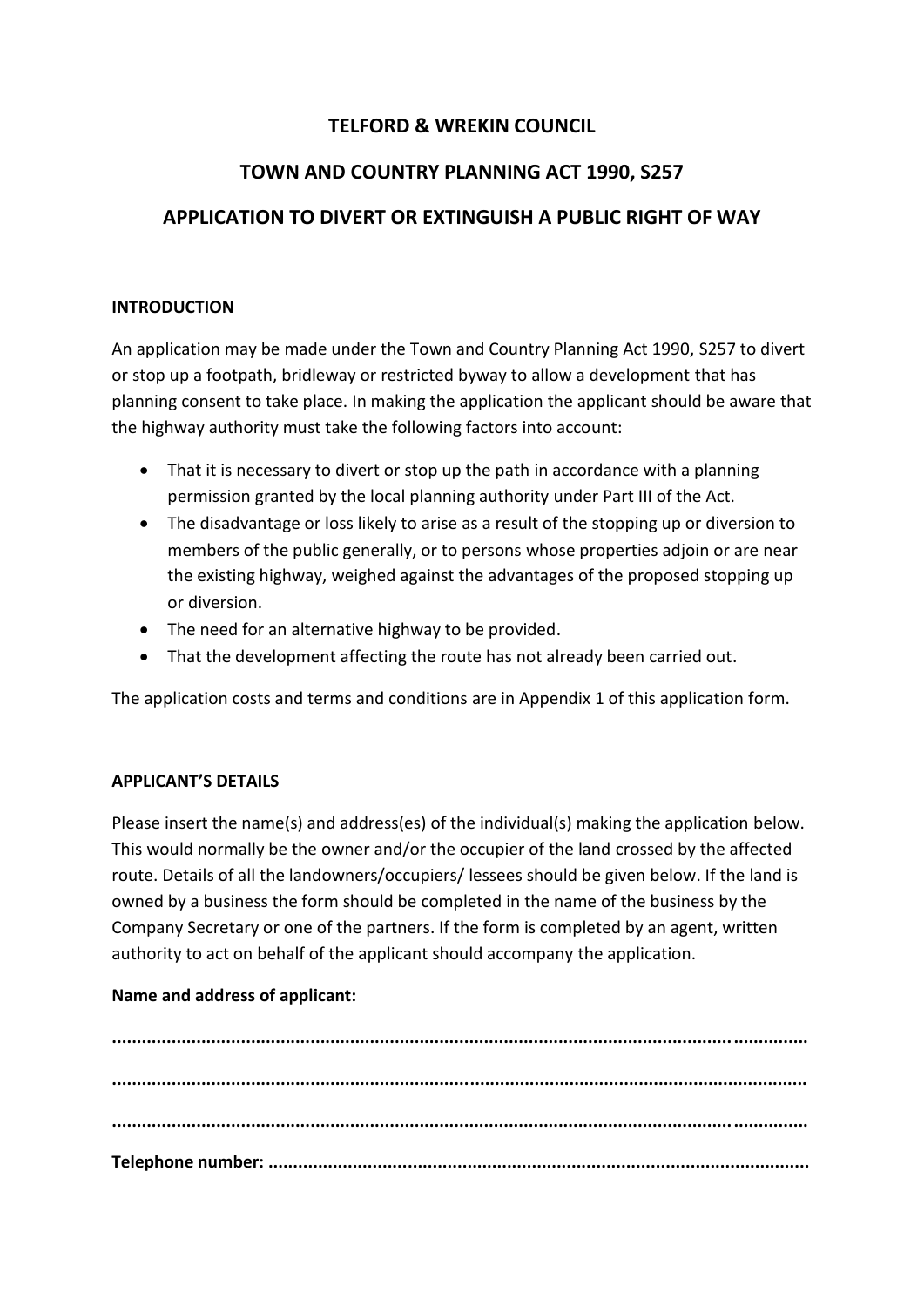## **Name and address of agent acting on behalf of the applicant:**

**............................................................................................................................................ ............................................................................................................................................ ............................................................................................................................................ Telephone number: .............................................................................................................**

Is written authority for the agent to act on behalf of the applicant attached to this application? YES/NO

### **Details of any third party landowners affected by the development**

Are you the sole person having an interest in the land over which the existing route passes? Delete as appropriate: YES/NO

If "NO" list the name(s) and address(es) of the owner(s), lessee(s) or occupier(s) (including agricultural tenants) of the land over which the existing path passes, and indicate the extent of their land interest on the plan.

Have you obtained the written consent of every person having an interest in the land over which the existing path passes? Delete as appropriate: YES/NO/NOT APPLICABLE

If "Yes", please enclose all written consents.

If "NO", enclose any written consents that you now possess and give below details of those where consent has been refused or has yet to be obtained:

.................................................................................................................................................... .................................................................................................................................................... .................................................................................................................................................... ....................................................................................................................................................

**Development information** 

**Give details of the proposed development, including the planning application reference number (e.g. XXXX/XXXX) if known:**

............................................................................................................................................ ............................................................................................................................................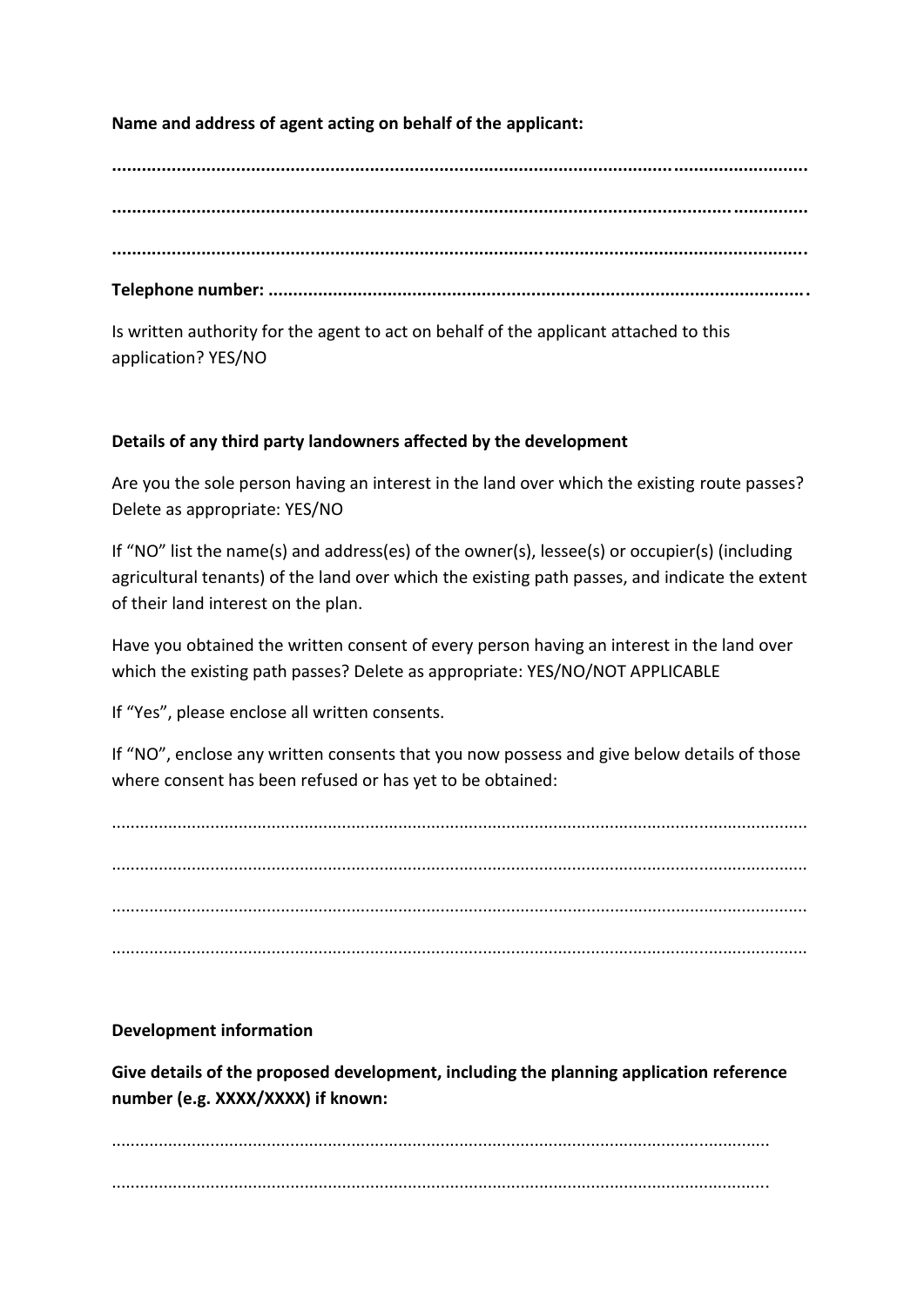............................................................................................................................................

Please note that the footpath/ bridleway should not be obstructed unless and until a Stopping up or Diversion Order has been confirmed and, if necessary, certificated. If it is required that the path should be temporarily closed at any time during the development it will be necessary to obtain a temporary stopping up order. Applications for a temporary stopping up order can be made to:

## **DETAILS OF THE EXISTING ROUTE AND THE PROPOSED CHANGES**

The application must be accompanied by a map at a scale of 1:2,500, accurately showing the definitive route of the footpath/ bridleway to which the application relates (by a bold continuous line) and any proposed route (by a bold broken line). The scale and orientation should be clearly shown as well as the grid reference to enable the public to identify rights of way concerned. The maps should also contain sufficient detail to show the effect, not just on the path or way to be stopped up or diverted, but on those highways connected to it. Any other adjoining public rights of way should also be accurately shown on the plan.

## **Description of existing route**

Please provide a description of the existing Definitive Map route that you are applying to divert/stop up using the guidance below:

- Refer to each section by letter (A-B, C-D etc). Add the letters to the map accompanying the application. Where there are no sections insert "Whole Path".
- Describe each section of the route (eg along field edge, following river bank).
- Provide widths for each section of the route, if you do not know the width of any part of the route put "Unknown".
- Give details of any limitations on the public's right of way along the route, such as gates and stiles, and of any structures, such as bridges which exist on it.
- If any part of the route is in third party ownership please give details of the owner, occupier and lessee of the land crossed by each section of the route. You should supply written confirmation from all owners, occupiers and lessees that they are in agreement with the proposal. The Council reserves the right to request proof of ownership in cases of dispute.
- Please give details of the rights of any Statutory Undertakers (such as electricity, gas and communication suppliers) along each section of the route.

.................................................................................................................................................... ....................................................................................................................................................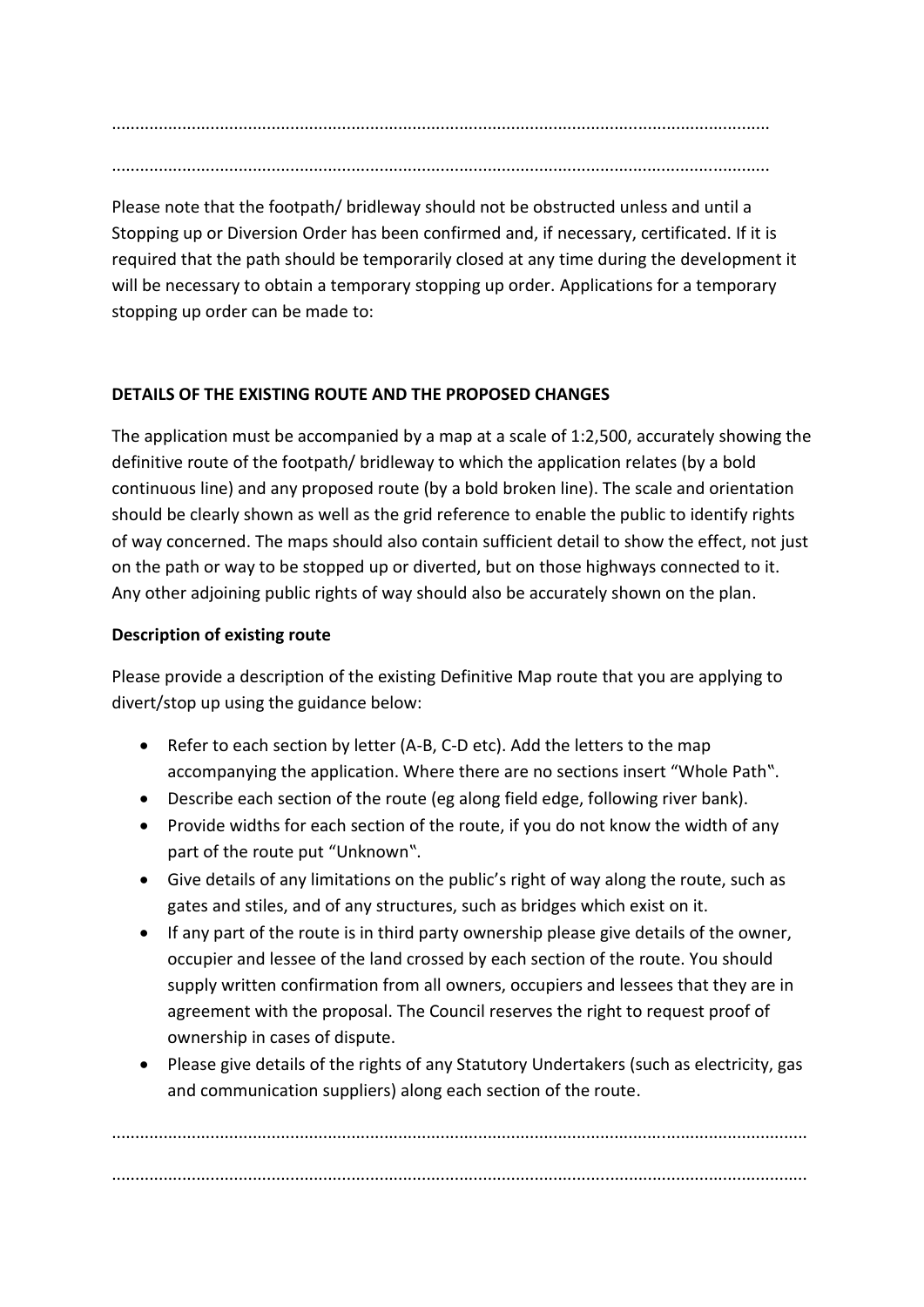### **Statement of Reasons**

You should be aware that under S257 of the Town & Country Planning Act 1990, the Council may make an order to stop up or divert a footpath/bridleway only if it is satisfied:

- That it is necessary to do so to enable development to be carried out in accordance with planning permission granted by the Council under Part III of the Act
- With regard to the disadvantage or loss likely to arise as a result of the stopping up or diversion to members of the public generally, or to persons whose properties adjoin or are near the existing highway, weighed against the advantages of the proposed stopping up or diversion
- With regard to the need for an alternative highway to be provided
- That the development affecting the route has not already been carried out

State clearly the reasons for making the application, explaining how the reasons meet the above criteria.

You should give details of the effect of the development on the footpath/bridleway (eg refer to the number and location of the properties that would otherwise obstruct it).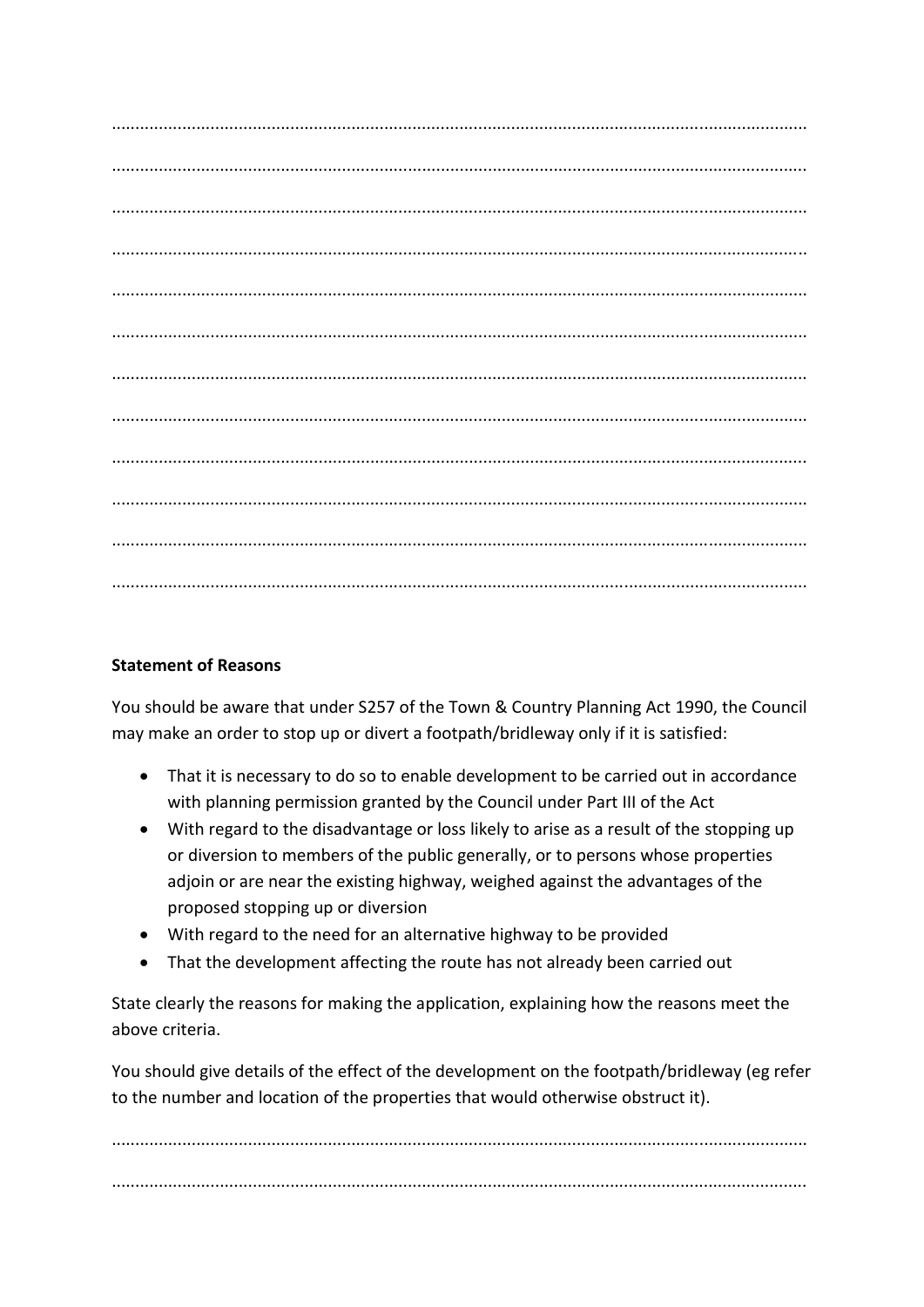.................................................................................................................................................... .................................................................................................................................................... .................................................................................................................................................... .................................................................................................................................................... ....................................................................................................................................................

Please confirm that the current definitive line of the path is available for use. Delete as appropriate YES/NO. If "NO", please provide the reason:

.................................................................................................................................................... ....................................................................................................................................................

## **Description of proposed alternative route:**

Please provide a description of the proposed alternative route using the guidance below:

- Refer to each section by letter (W-X, Y-Z etc) and add the letters to the map extract accompanying the application
- Indicate if the proposed alternative route is to have the status of either footpath, bridleway, restricted byway or estate road. The use of roads and estate roads for alternative routes should be avoided wherever possible. There is preference for alternative footpaths or bridleways to be provided which pass through landscaped or open space areas away from vehicular traffic.
- Describe each section of the route with reference to geographical features which will exist if the development is completed as proposed (eg within eastern boundary of proposed public open space)
- 16. Minimum widths for proposed routes are 1.5 metres for a footpath and 3 metres for a bridleway. These widths apply when the existing route is not already recorded at a greater width or shown on maps or plans, or if there are no physical boundaries evident on the ground. If a greater width is recorded or evident, then you should propose a width at least the same as the existing right of way, unless there is good justification (such as a short section passing between two buildings) for less. Greater widths may also be appropriate if increased use of a route is likely as a result of the development or if the route is fenced on both sides.
- Give details of any limitations and structures you are proposing along the route, such as gates and bridges.

....................................................................................................................................................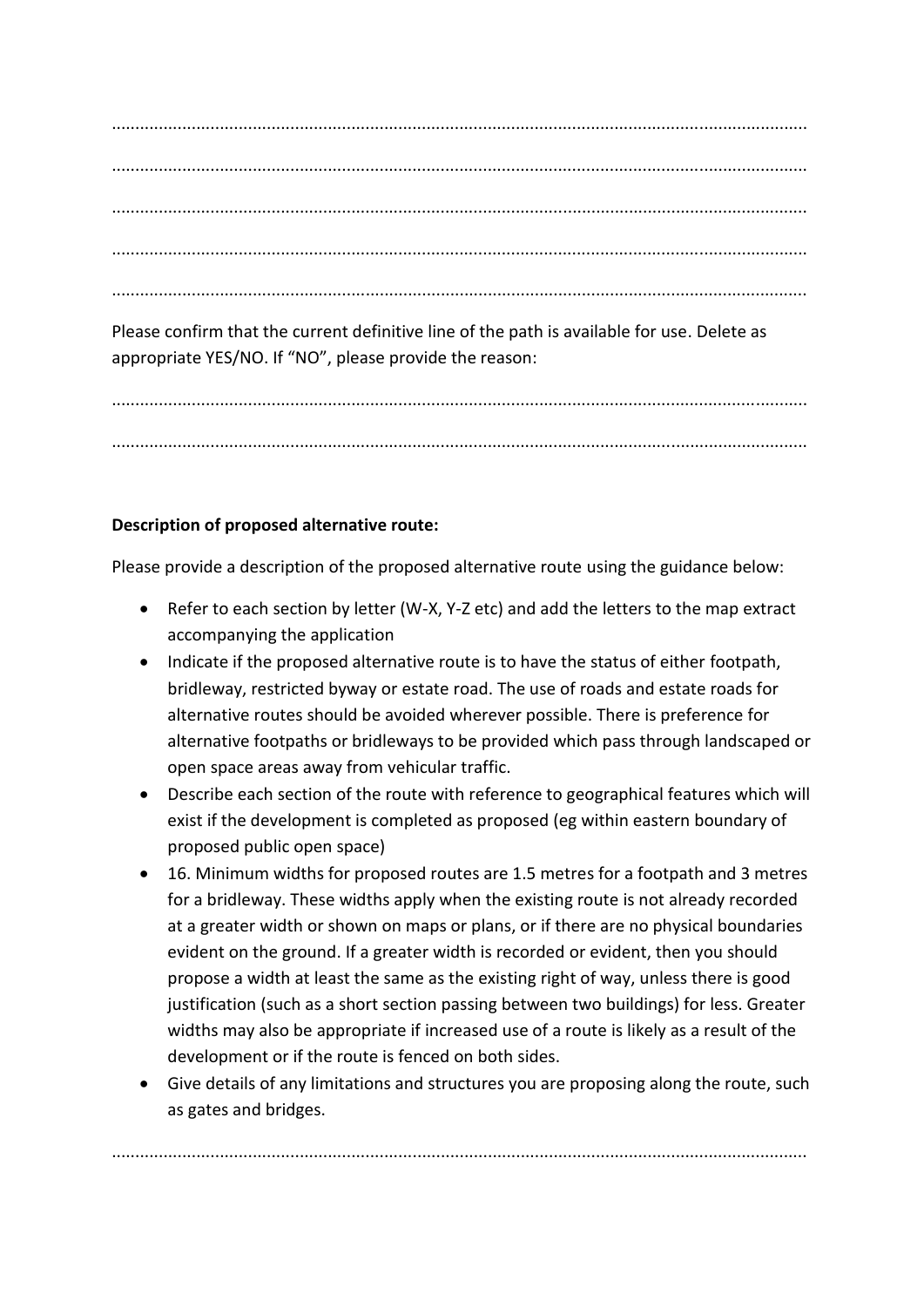• Are you the sole person having an interest in the land over which the new route would pass? Delete as appropriate: YES/NO

If "NO" list the name(s) and address(es) of the owner(s), lessee(s) or occupier(s) (including agricultural tenants) of the land over which the new path would pass, and indicate the extent of their land interest on the plan.

Have you obtained the written consent of every person having an interest in the land over which the new path would pass? Delete as appropriate: YES/NO/NOT APPLICABLE

If "Yes", please enclose all written consents.

If "NO", enclose any written consents that you now possess and give below details of those where consent has been refused or has yet to be obtained: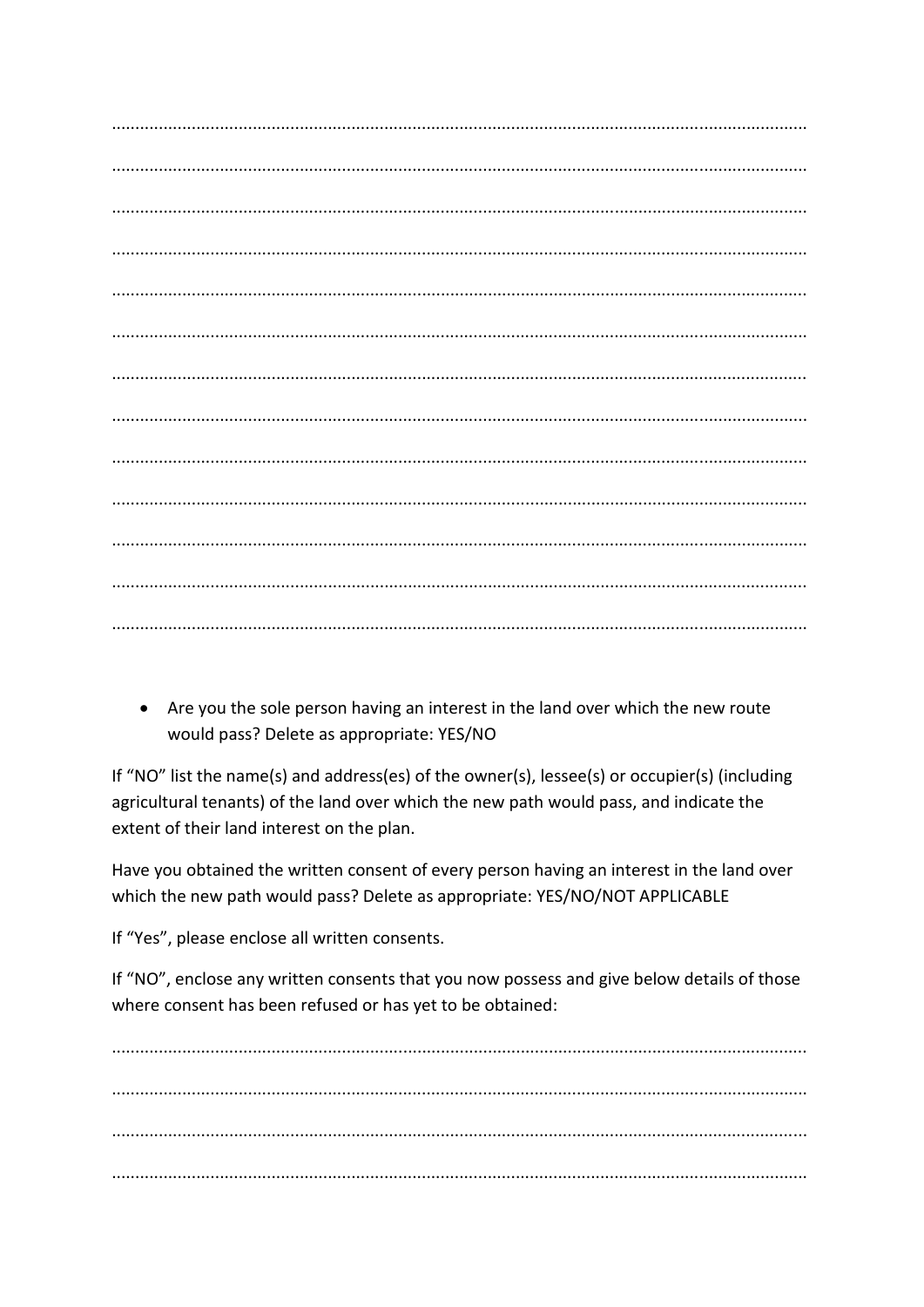• Do you know if any statutory undertakers (e.g. water/gas/electricity/etc.) have any apparatus or equipment in or over the land which the existing right of way or proposed alternative route passes? If so give details.

• Works required to establish alternative route

Where any works are required to make the proposed route suitable for public use (e.g. stiles/gates/steps/surfacing) applicants are required to undertake or meet the costs of such works, to the Council's satisfaction, before the order is confirmed.

Please identify below any works you consider necessary to make the proposed alternative route suitable for public use and indicate their location on the plan. (The Council may also identify other works that it considers necessary).

IMPORTANT - no works should be commenced until you receive written confirmation from the Council that the diversion has been approved, along with a specification of the works required.

• Please supply any other information you consider relevant to the application.